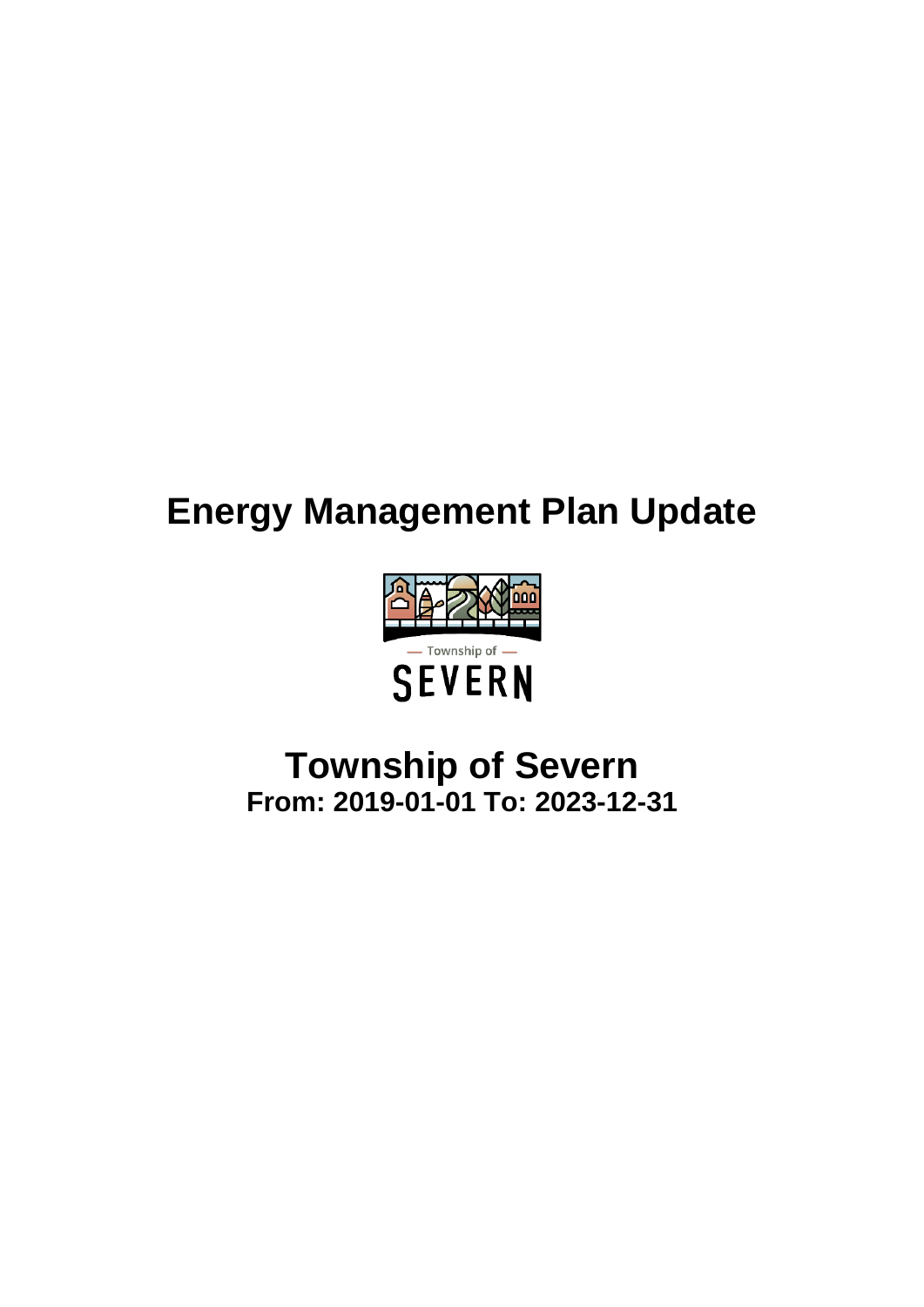## **Energy Management Framework**

#### **Commitment**

- Declaration of Commitment
- Vision Statement
- Goals & Objectives
- Overall Target

#### **Understanding**

- Stakeholder Needs
- Current Energy Situation
- Past & Present Energy

#### **Planning**

- Strategic Planning
- Resource Planning
- Procurement Planning
- Investment Planning

#### **Execution**

- Project Execution
- Programs & Processes
- Actions & Timeline

#### **Evaluation**

- Review
- Monitor
- Report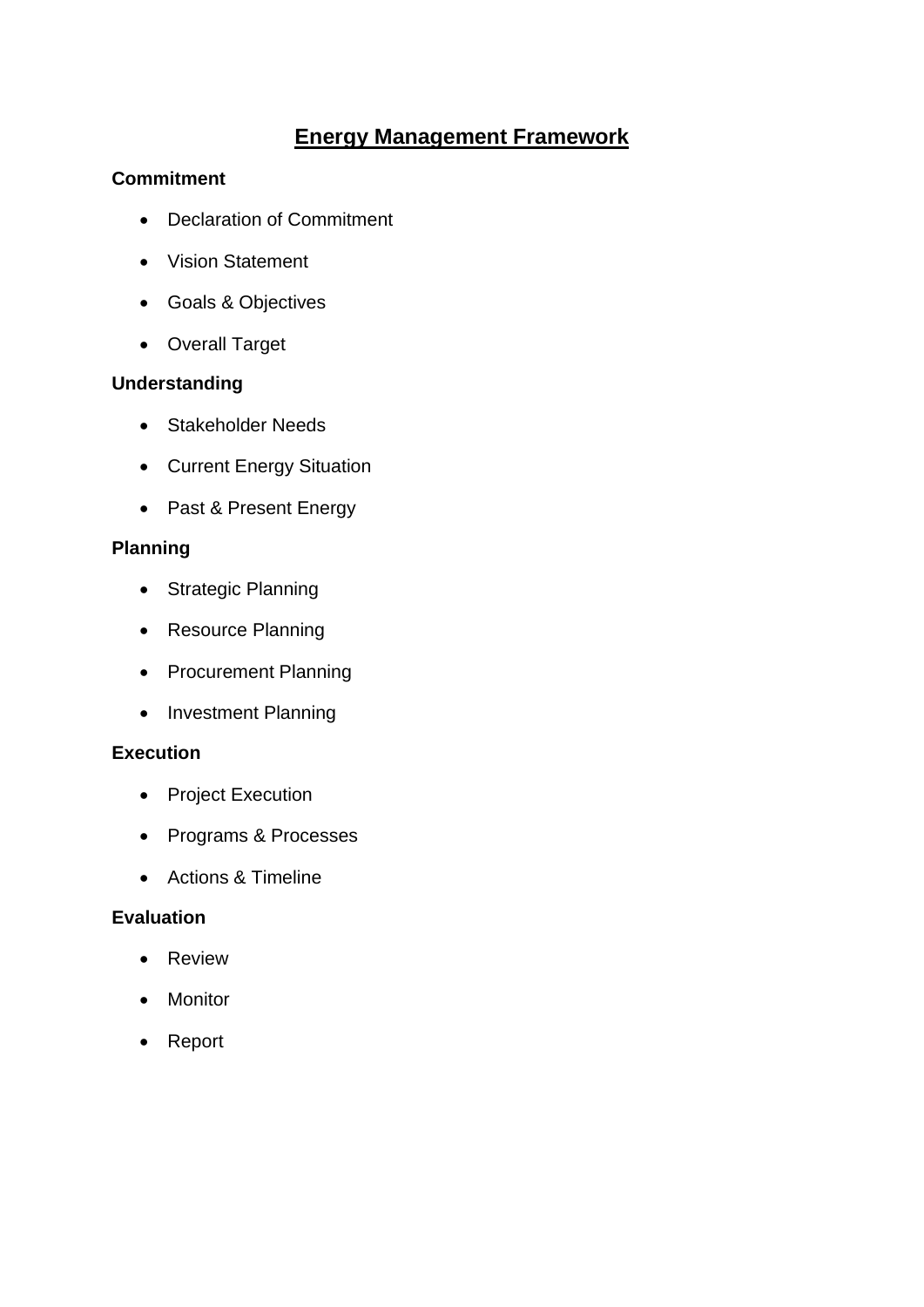## **Commitment**

#### **Declaration of Commitment**

The Township of Severn is committed to efficient energy management in its day-today operations and will use existing resources and leverage outside agencies where appropriate to develop and implement a strategic energy management plan that will reduce our energy consumption and its related environmental impact.

The Township of Severn is required in compliance with the Green Energy Act to update every five years the energy conservation and demand management (CDM) plan that was developedin 2014. This document is the update to the 2014 CDM plan and covers the strategy for conservation for electricity, natural gas, oil, propane and water for the five-year period 2020- 2024.

#### **Vision**

The CDM plan is guided by the vision and goals contained in the Township's Strategic Plan and will be influenced by our mission and core values and aligned with many other plans, policies and strategies that the Township has in place.

We will strive to continually reduce our total energy consumption and associated carbon footprint through wise and efficient use of energy and resources, while still maintaining an efficient and effective level of service for our clients and the general public.

#### **Goals**

- To continuously improve the energy efficiency of our facilities in order to reduceoperating costs, energy consumption and greenhouse gas emissions;
- To ensure that our renovation and construction projects embody best practices inenergy-efficient design and promote LEED certification in our tenders; and
- To create a corporate culture of conservation.

#### **Objectives**

- Improve awareness of climate change and greenhouse gas emissions.
- Complete energy audits on two municipal buildings in the Township.
- Improve the efficiency of energy use through low-cost opportunities by implementing the following:
	- $\checkmark$  Sound operating and maintenance practices.
	- $\checkmark$  Employee training, and staff awareness.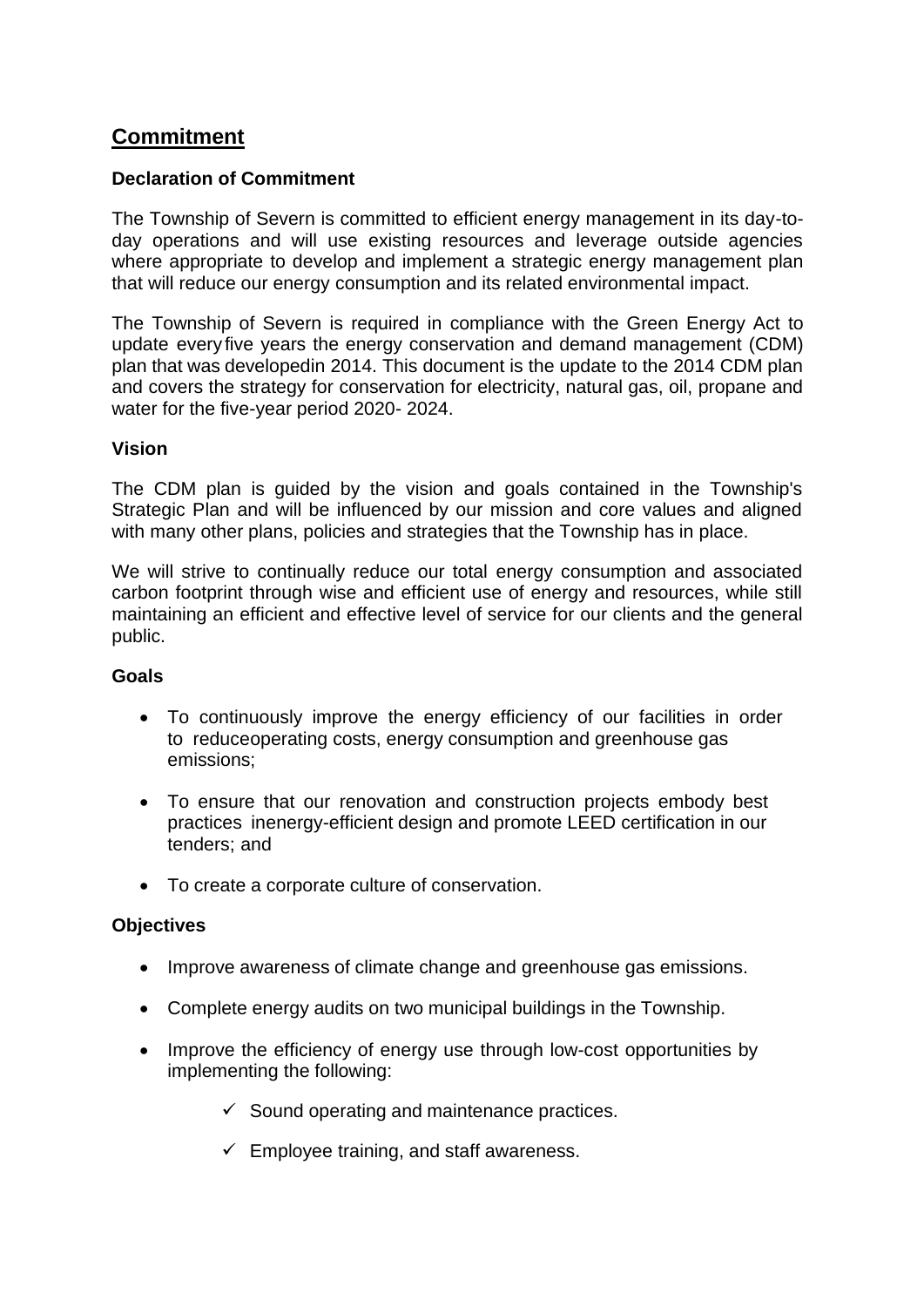- $\checkmark$  Monitoring and tracking system.
- $\checkmark$  Energy procurement through fixed rate contracts, where available and appropriate.

#### **Overall Target**

The primary objectives of the Energy Management Plan are to achieve the following:

- Meet the requirements of the Ontario Regulation 507/18.
- Improve energy management and performance of the Township.

The results of Severn's building portfolio energy analysis from 2016 to 2017 indicate a reduction in greenhouse gas (GHG) emissions of approximately 1% and improvement in energy intensity of approximately 2%. The Township of Severn will continue to review the Energy management plan annually and strive to further reduce the GHG emissions and improve the energy intensity between now and 2024.

## **Organizational Understanding**

#### **Stakeholder Needs**

The Township of Severn understands that its internal stakeholders (Council, Committees of Council, CAO, staff) need:

- a) An up-to-date and relevant energy management plan with clear vision, and goals in order to clearly communicate the corporate commitment to energy efficiency,
- b) Training and support to develop the skills and knowledge required to implement energymanagement practices and measures.

The Township of Severn understands that its external stakeholders (residents, community organizations, businesses, Province) need:

- a) The municipality to be accountable for energy performance and to minimize the energycomponent of the costs of municipal services; and
- b) The municipality to reduce the carbon footprint associated with its corporate energy use.

#### **Municipal Energy Situation**

The Township of Severn recognizes that energy management is essential for the efficient and effective operation of municipal facilities and service delivery. The Township currently utilizes natural gas, propane, electricity and a relatively small amount of fuel oil to power andheat corporate facilities, operate outdoor lighting and treat and transport wastewater.

#### **How We Manage Energy Today**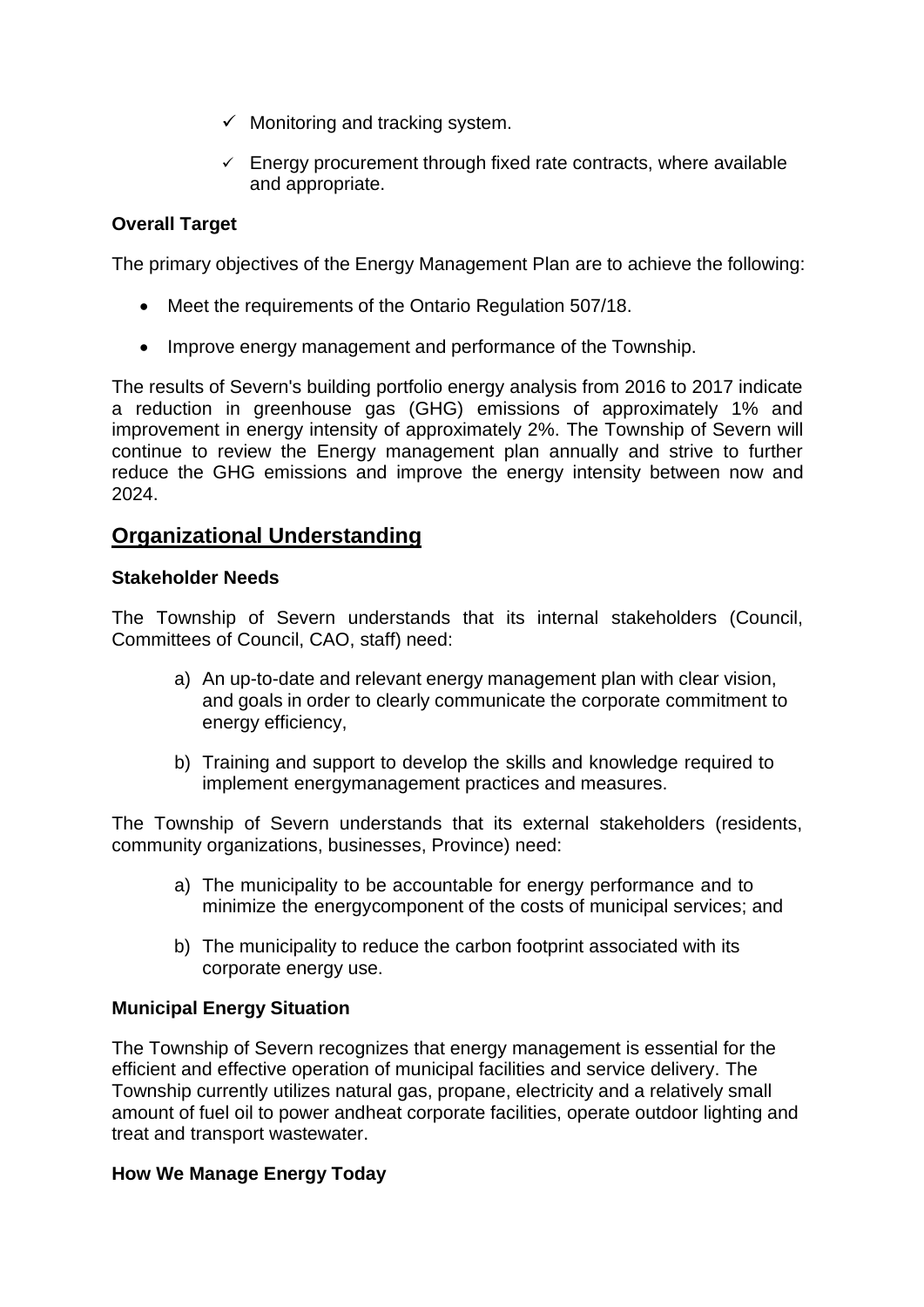The management of our energy is a combination of energy data management, energy supplymanagement, and energy use management.

Energy Data Management: Our municipal energy data is managed through the Finance department. The data is received via supplier invoices, then tracked and/or monitored using the AMO/LAS. – Energy Planning Tool:

- Invoices are entered the Energy Planning Tool (EPT).
- Consumption/trends are analyzed.
- Reports are generated

Energy Supply Management: Our municipal energy is supplied by Ontario Hydro.

- Electricity is supplied by Hydro One on an as needed basis and is priced at thestandard rates offered by the provider.
- Natural gas is supplied by Enbridge Gas and Union Gas on an as needed basis and ispriced at the standard rates offered by the providers.
- Propane is supplied by local propane providers on an as needed basis and is pricedat the standard rate offered by the provider at the time of delivery.
- The Township of Severn purchases their vehicle fuel through competitive tenderprocess annually.

Energy Use Management: Day to day management of energy has been primarily the responsibility of facility managers. Energy consumption is reviewed on a monthly basis by staff. To aid in our efforts to track and reduce energy use, the Township of Severn uses LAS/Energy Management Tool (EMT) and Energy Planning Tool (EPT).

#### **Summary of Current Energy Consumption, Cost and GHGs**

The current energy usage by building is detailed in the attached spreadsheet - (Appendix A: 2017 energy consumption, cost and Greenhouse Gas emissions.)

## **Strategic Planning**

#### **Links with other municipal plans**

As an integral component of the management structure, the energy management plan is tobe coordinated with the municipality's budget planning, strategic plan, procurement policy, and the asset management plan.

#### **Resources Planning**

#### **Energy Leader**

The Deputy Treasurer is designated as our energy leader with overall responsibility forcorporate energy management.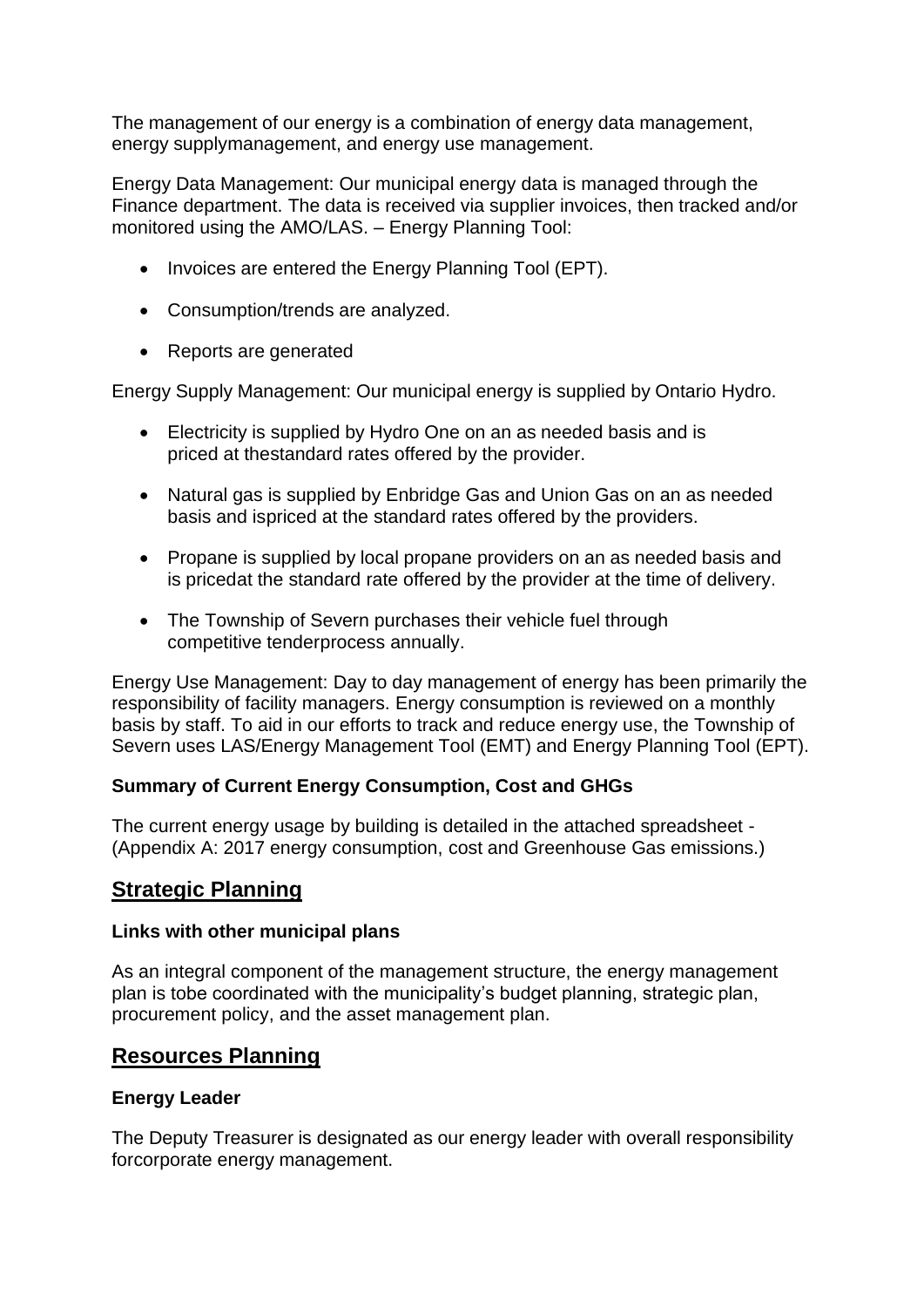#### **Energy Team**

The Township will consider appointing employees to act as departmental energy efficiencyteam members, where it is appropriate and practical.

#### **Internal Resources**

The Township of Severn will continue to communicate objectives and encourage staff to think about energy efficiency in their day-to-day activities and improve the management of energy within the Township through behavior change programs and develop building specificposter boards and educational materials discussing the building's energy features, technologies, retrofits, etc.

#### **External Consultants and Suppliers**

We will continue to establish criteria in our Township's Procurement Policy based on our energy goals and objectives for the selection of external consultants and energy suppliers.

#### **Energy Training**

Staff Training and Communication: We will continue to place on the Township website,information that will report on the Township's progress to our stakeholders.

- Energy Awareness Training: We will develop and deliver training focused on the energy useand conservation opportunities associated with employees' job functions wherever possible.
- Energy Skills Training: We will utilize skills training for operators, maintainers and other employees that have "hands-on" involvement with energy consuming systems in order toimprove the team's ability to achieve energy efficiency improvements.
- Business Procedures: We will continue to carry out a review of all business processes andmodify them as necessary in order to incorporate any energy efficiency considerations.

## **Procurement Planning**

#### **Energy Purchasing**

We will continue to tender our diesel and gas purchases through ourtendering process. Opportunity to jointly procure other energy commodities will be investigated. This investigation will include the analysis of cost considerations, available energy services, energy quality and reliability and other performance factors.

#### **Consideration of energy efficiency for all projects**

Our Procurement Policy was updatedas required to incorporate energy efficiency into the criteria for selection and evaluation of materials and equipment. We will develop criteria for the design and/or acquisition of new buildings that include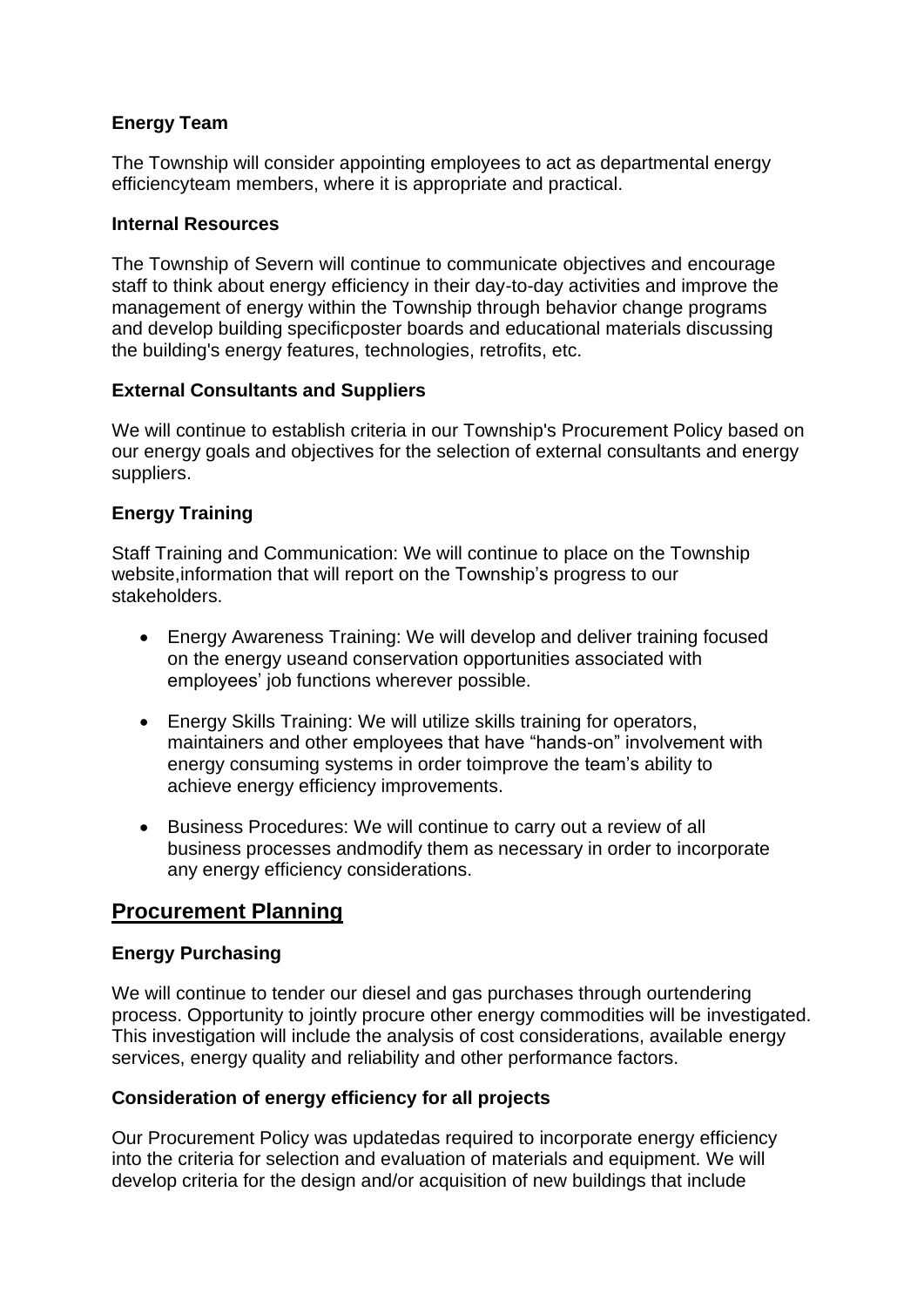energy performance factors and that use as appropriate the principles embedded in performance standards such as LEED and the Model National Energy Code for Buildings, where possible.

## **Investment Planning**

#### **Creative Approaches**

In 2017, Severn took on the project of converting all the old HPS and MV streetlights to energy efficient LED lights. This conversion has saved approximately77,000 kWh in hydro usage and a carbon reduction of approximately 6,600 Kg in 2017. Wewill continue to replace the old lighting fixtures with new energy efficient LED lights in our offices, corporate facilities, parks, etc., as the old lighting becomes inoperative and implement other energy reduction strategies, as we see fit. Continuous investment in new LED lighting in our corporate facilities will significantly reduce energy consumption and GHGemissions in years to come.

## **Projects Execution**

**Municipal Level:** We will carry out the required development of business procedures andcommunication programs and implement them methodically according to the planned timelines within the resources constraints that apply.

**Asset Level:** Although facilities staff have the lead responsibility in ensuring Township's facilities operate efficiently, all Township's staff should be familiar with and utilize energy efficient measures where possible. The first step in implementing an energy management program is the completion of energy audits for corporate facilities. Audits involve a technicalreview of a facility and its operations, the development and analysis of a baseline energy profile for the facility and identification of energy management opportunities and savings.

## **Our Execution – Action List**

All work completed on the plan to date culminates in the development of actions for execution. Generally, the action can be classified as a program, process, or project. In addition, all actions are linked back to objectives developed earlier in the plan in order to ensure that they support the objectives, which in turn supports the goals, which in turn willmove the Township's towards its vision.

| <b>TYPE</b> | <b>OBJECTIVE</b> | <b>ACTION</b>                                                                                                                                                             | <b>OWNER</b>               | <b>TARGET</b><br><b>DATE</b> |
|-------------|------------------|---------------------------------------------------------------------------------------------------------------------------------------------------------------------------|----------------------------|------------------------------|
| Program     | Awareness        | Add energy awareness to<br>management meetings<br>Review opportunities for energy<br>$\bullet$<br>savings                                                                 | CAO                        | $Q3 - 2019$                  |
| Program     | Awareness        | Improve staff education and<br>$\bullet$<br>awareness<br>Make use of visual displays in<br>$\bullet$<br>lunchrooms to demonstrate to<br>staff the implications of current | Deputy<br><b>Treasurer</b> | Q4 - 2019                    |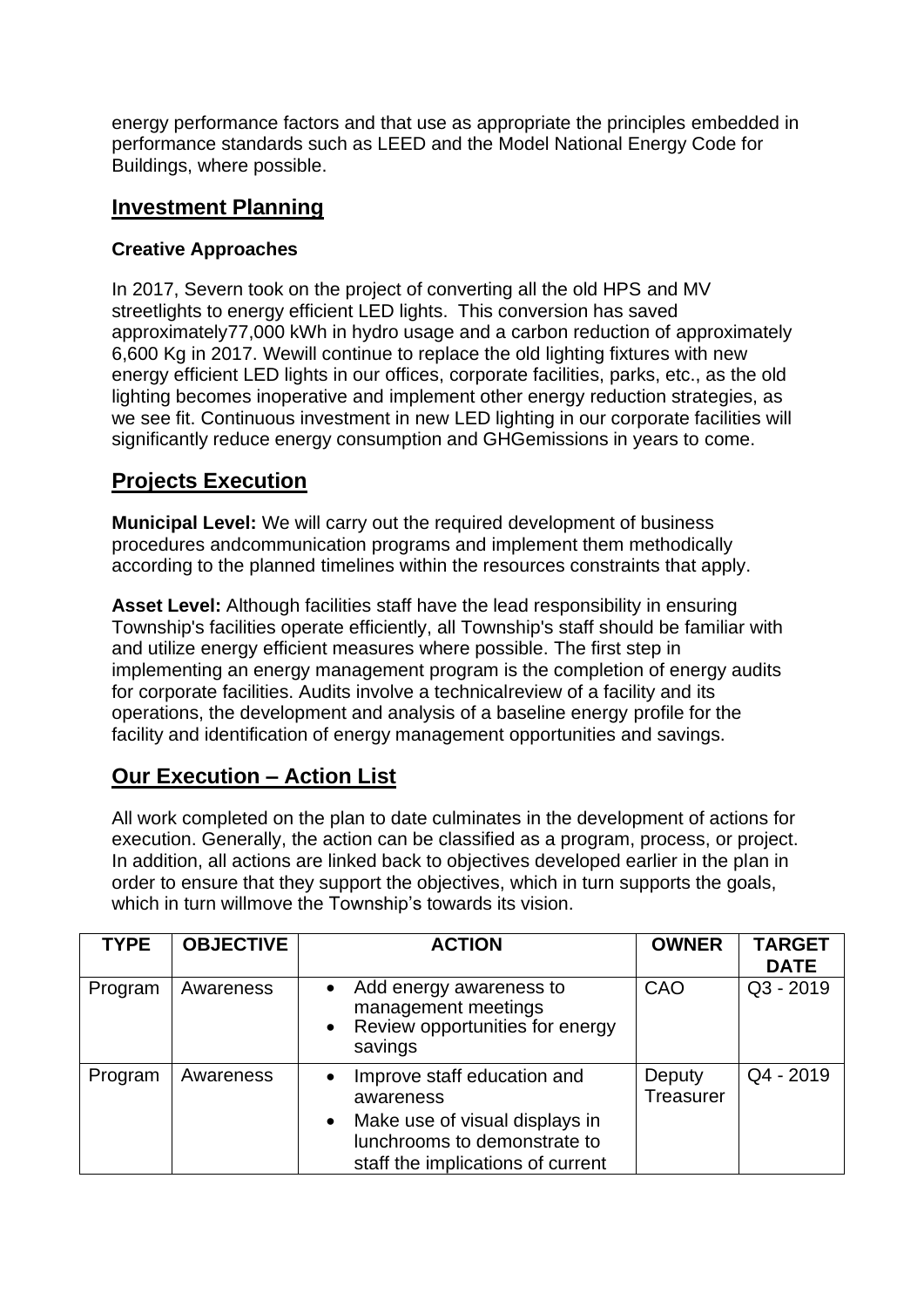|                |                                   |                                     | behaviors                                                                                                                                                                                                                             |                                            |                   |
|----------------|-----------------------------------|-------------------------------------|---------------------------------------------------------------------------------------------------------------------------------------------------------------------------------------------------------------------------------------|--------------------------------------------|-------------------|
| Program        | Awareness                         | $\bullet$                           | Communicate to the<br>organization the name of the<br><b>Energy Leader and distribute</b><br>the Energy Management Plan                                                                                                               | Deputy<br><b>Treasurer</b>                 | $Q3 - 2019$       |
| <b>Process</b> | Energy<br>Efficiency              | $\bullet$                           | Vacuum back of all vending<br>machinesand refrigerator in<br>municipal facilities                                                                                                                                                     | <b>Facilities</b><br><b>Managers</b>       | $Q4 - 2019$       |
| <b>Process</b> | Energy<br>Efficiency<br>Awareness | $\bullet$                           | Use power bars on all<br>computers -place on desks<br>for awareness                                                                                                                                                                   | IT                                         | $\ln$<br>progress |
| Process        | Energy<br>Efficiency              | $\bullet$                           | Turn off all electronic devices<br>such ascoffee makers, printers,<br>calculators, phone chargers,<br>etc. at night and on weekends                                                                                                   | Deputy<br><b>Treasurer</b>                 | $\ln$<br>progress |
| Project        | Energy<br>Efficiency              | $\bullet$                           | Shut down PCs at night                                                                                                                                                                                                                | IT                                         | $\ln$<br>progress |
| Project        | Energy<br>Efficiency              | $\bullet$<br>$\bullet$              | Enhance Building Envelope -<br>window replacement program,<br>window sealing<br>In winter, caulking, weather-<br>stripping and insulation as<br>budget relents                                                                        | Deputy<br>Treasurer,<br><b>CBO</b>         | $Q4 - 2020$       |
| Program        | Energy<br>Efficiency              | $\bullet$                           | Ensure all lighting is updated                                                                                                                                                                                                        | Deputy<br>Treasurer,<br><b>CBO</b>         | $\ln$<br>progress |
| Program        | Awareness                         | $\bullet$                           | Employee participation<br>program: identification of<br>improvements                                                                                                                                                                  | Deputy<br>Treasurer                        | $Q4 - 2020$       |
| Program        | Awareness                         | $\bullet$                           | Have different staff walk<br>through facilities                                                                                                                                                                                       | Deputy<br>Treasurer,<br><b>Directors</b>   | $Q1 - 2021$       |
| Project        | Energy<br>Efficiency              | $\bullet$                           | Identify unnecessary plug loads                                                                                                                                                                                                       | <b>Directors</b>                           | $Q4 - 2020$       |
| Project        | Energy<br>Efficiency              | $\bullet$                           | Talk to all major vendors<br>regarding equipment efficiencies<br>and collect their ideas for<br>improvement                                                                                                                           | Directors &<br>Facility<br><b>Managers</b> | $Q2 - 2020$       |
| Project        | Energy<br>Efficiency              | $\bullet$<br>$\bullet$<br>$\bullet$ | <b>Street Lighting Streetlight</b><br>New installations will consider<br>new technologies and industry<br>trends<br>On-going Maintenance - all<br>street/traffic lights when repaired<br>or replaces shall upgrade to LED<br>lighting | Director of<br>Public<br><b>Works</b>      | In progress       |
| Project        | Energy<br>Efficiency              | $\bullet$                           | Upgrade heating and cooling<br>systems                                                                                                                                                                                                | Facility<br><b>Managers</b>                | In progress       |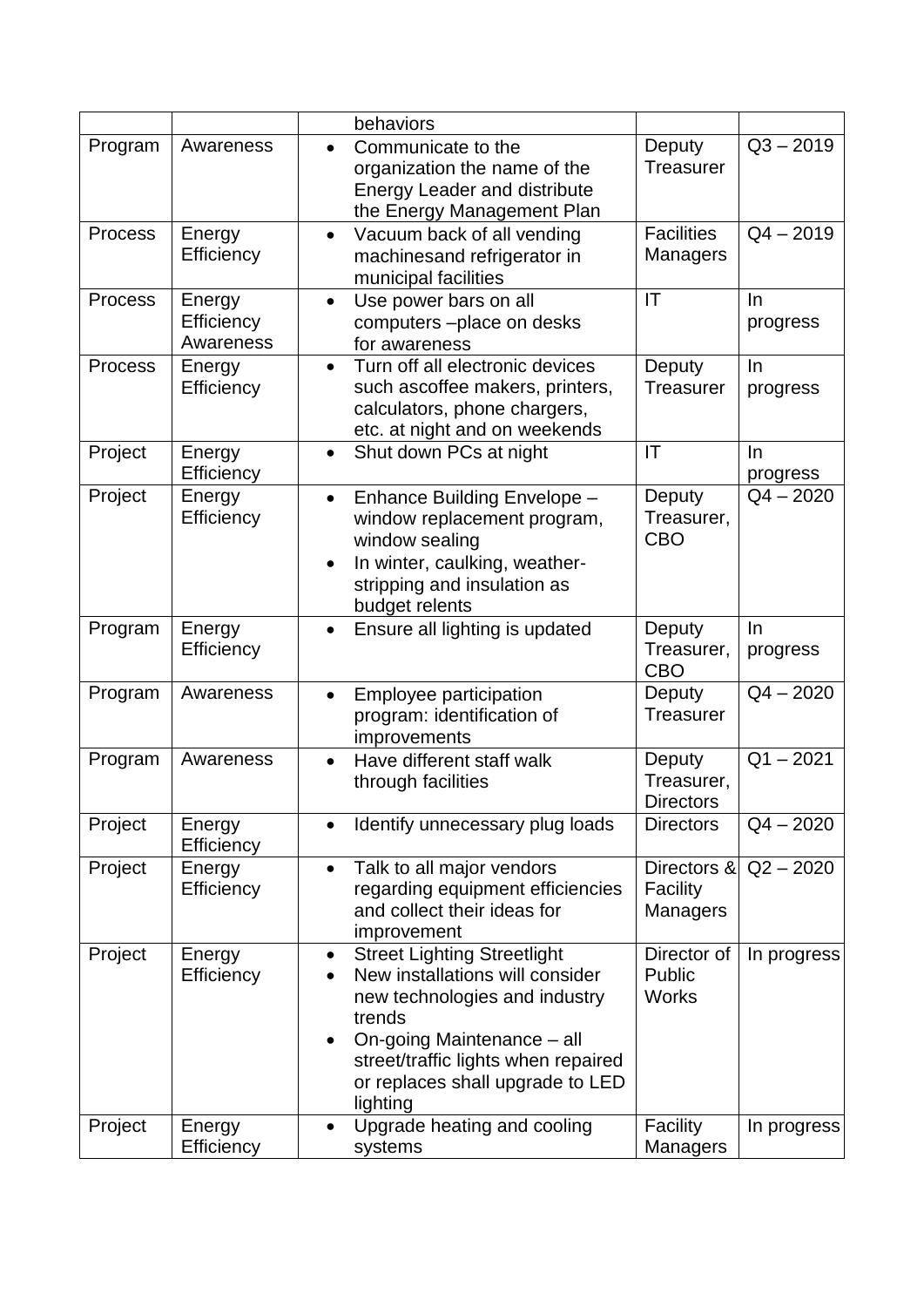| <b>Process</b> | Procurem<br>ent                       | $\bullet$<br>$\bullet$<br>$\bullet$<br>$\bullet$                           | <b>Fleet Procurement</b><br>Selecting vehicle engines with<br>better fuel economy under our<br>operating conditions<br>Specifying transmissions that<br>improve fuel efficiency<br>Setting specifications so that<br>the equipment is the right size<br>for the work               | Director of<br><b>Public</b><br><b>Works</b>             | In progress |
|----------------|---------------------------------------|----------------------------------------------------------------------------|------------------------------------------------------------------------------------------------------------------------------------------------------------------------------------------------------------------------------------------------------------------------------------|----------------------------------------------------------|-------------|
| Program        | Energy<br>Efficiency<br>Awarene<br>SS | $\bullet$<br>$\bullet$<br>$\bullet$<br>$\bullet$<br>$\bullet$<br>$\bullet$ | <b>Fleet Preventative Maintenance</b><br>Program to schedule routine<br>maintenance and inspection<br>Operator awareness/training<br>Equipment idling procedures<br>Use of LED lighting for vehicles<br>and equipment<br>Use of inverters rather than<br>generator for small tools | Public<br>Works,<br><b>Utilities</b><br><b>Directors</b> | In progress |

## **Evaluation**

## **Energy Plan Review**

The results of our energy management plan will be evaluated by monitoring our progress,and by reporting the findings to our various stakeholders. In addition, our evaluation will include a review and update of the energy plan as necessary. The evaluation process is ongoing and provides the critical feedback that leads to continuous improvement.

As part of the annual review, the following steps should be completed:

- Track the activities that have been implemented, based on a checklist of all of the actions included in the CDM plan;
- Note any updates to the CDM plan, based on new audits, organizational changes, or lesson from past projects;
- Identify the priority actions for the upcoming year, and recommend funding and resources for their implementation; and
- Compile a short report annually describing projects implemented, progress towards targets, cost savings achieved, updates to the CDM plan and priority actions for the upcoming year.

## **Reporting**

**Energy Consumption:** Our energy consumption in 2017 was reduced to 9,252 GJ from our 2016 levels of 10,167 GJ.

**Green House Gas Emission:** Our corresponding greenhouse gas emissions in 2017 was 363 tonnes down from 367 tonnes in 2016. This represents a 11%